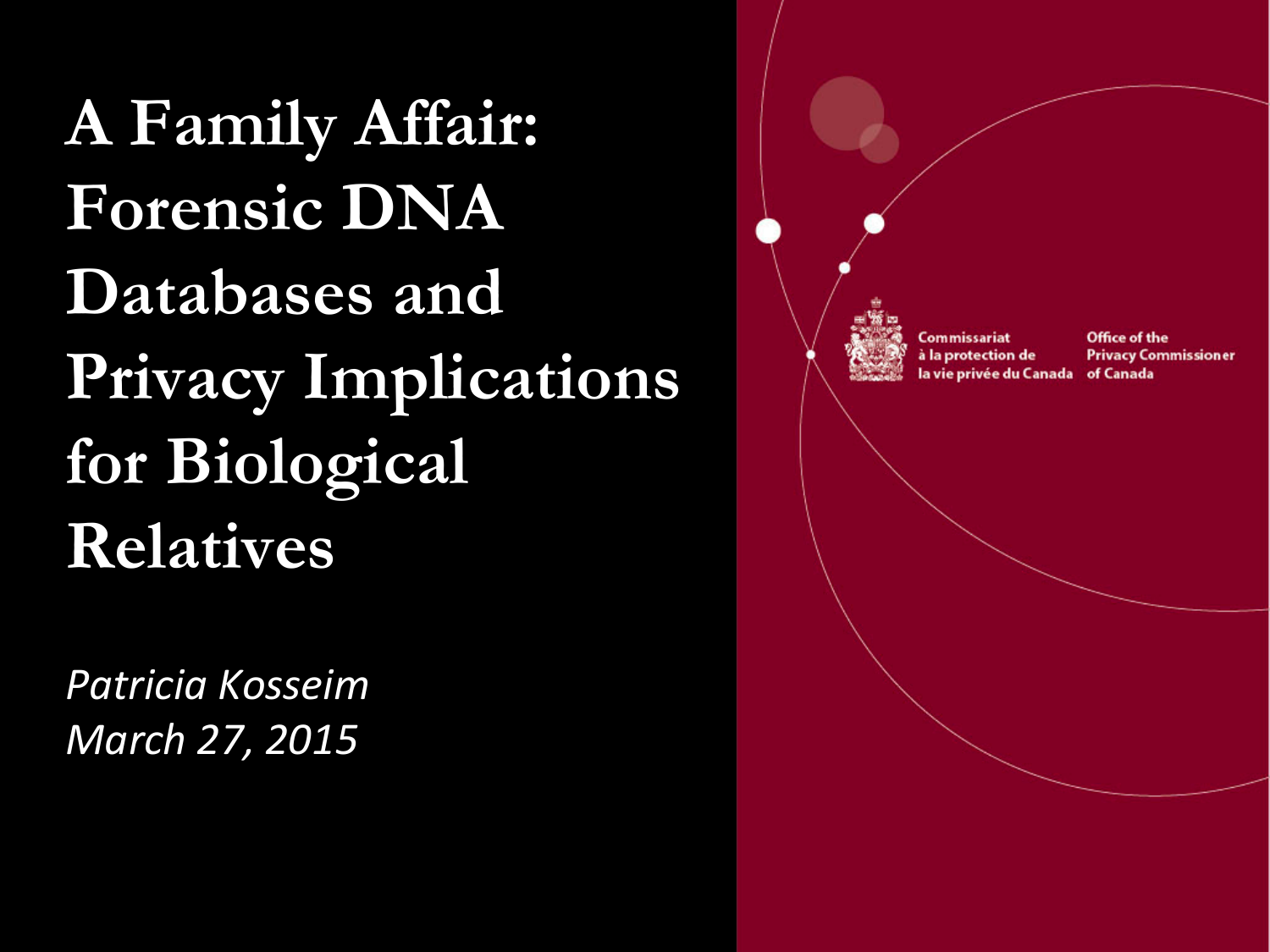

Office of the Commissariat à la protection de **Privacy Commissioner** la vie privée du Canada of Canada

## **Outline**

- Canada's National DNA Bank: An Overview
- Some Facts and Figures
- The Legal Evolution of the NDDB
- Un-traversed Frontiers
- Privacy Paradoxes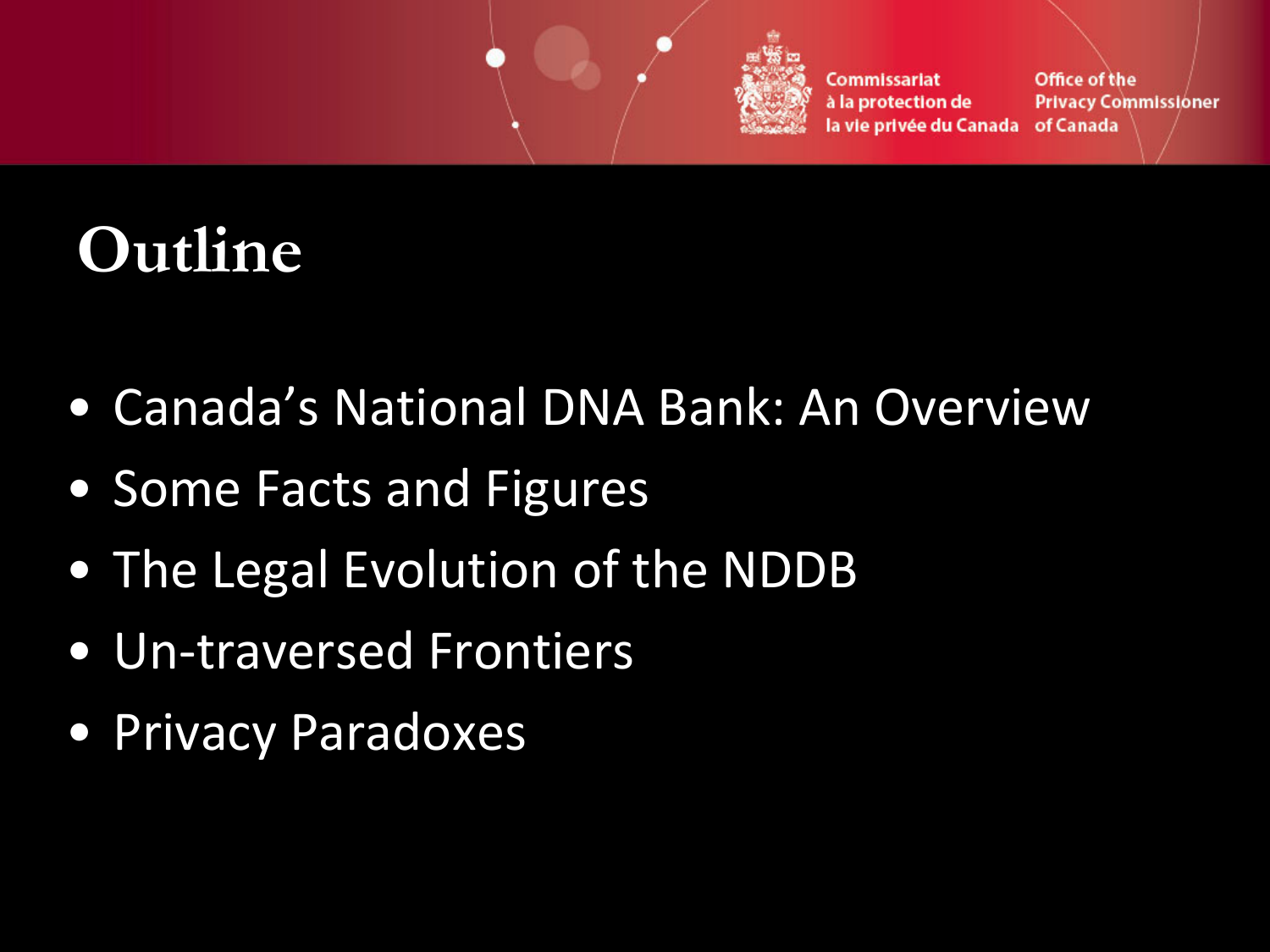

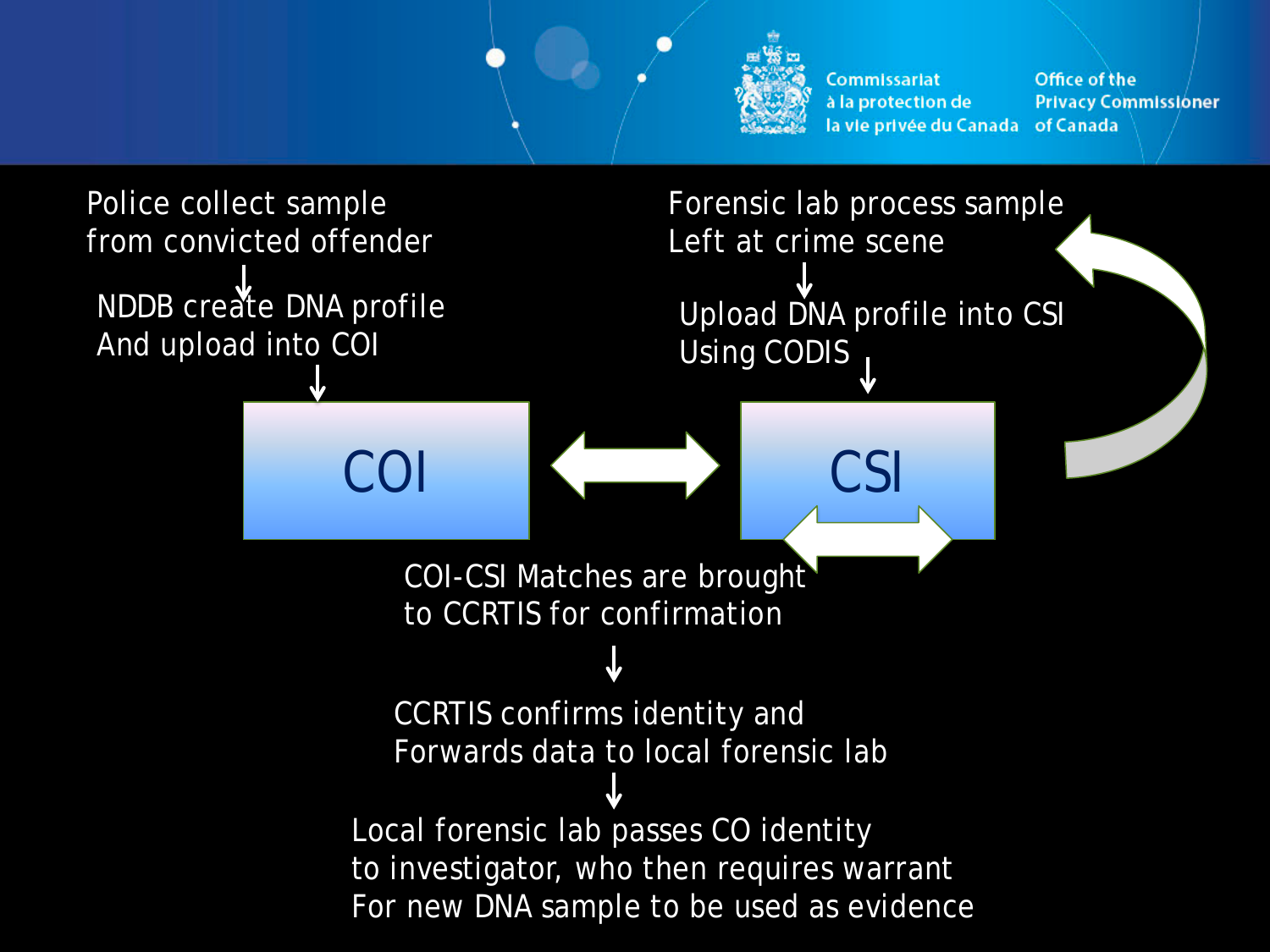

Office of the Commissariat à la protection de **Privacy Commissioner** la vie privée du Canada of Canada

### As at March 15, 2015:

## 411,938 profiles in NDDB 337, 361 COI 104, 947 CSI

Offender Hits 34, 204 Forensic Hits 3,873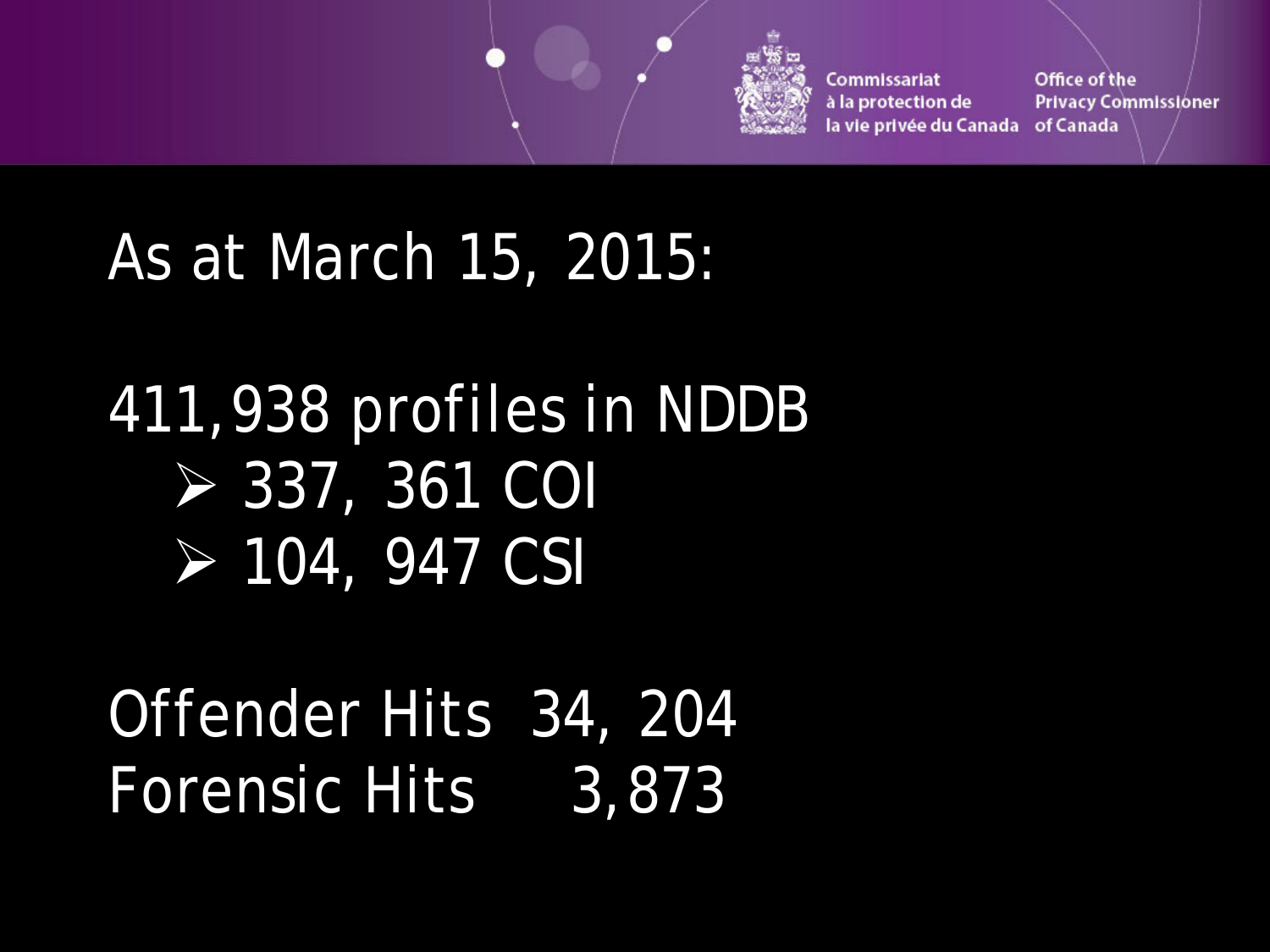

Commissariat Office of the **Privacy Commissioner** à la protection de la vie privée du Canada of Canada

## DNA warrants – *R. v. S.A.B*.

## DNA databank – *R. v. Rodgers*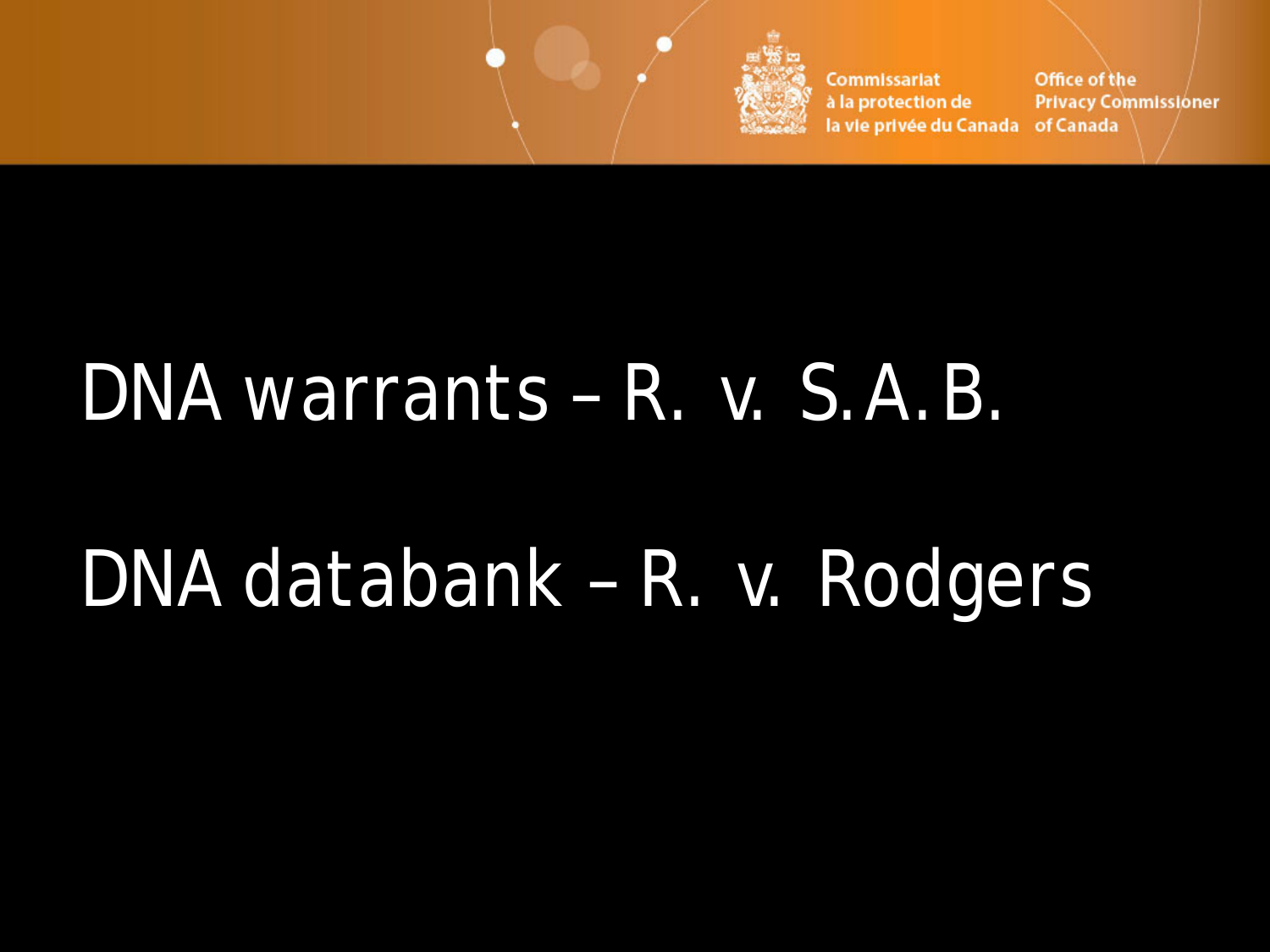

Office of the Commissariat à la protection de **Privacy Commissioner** la vie privée du Canada of Canada

# **Un-traversed Frontiers**

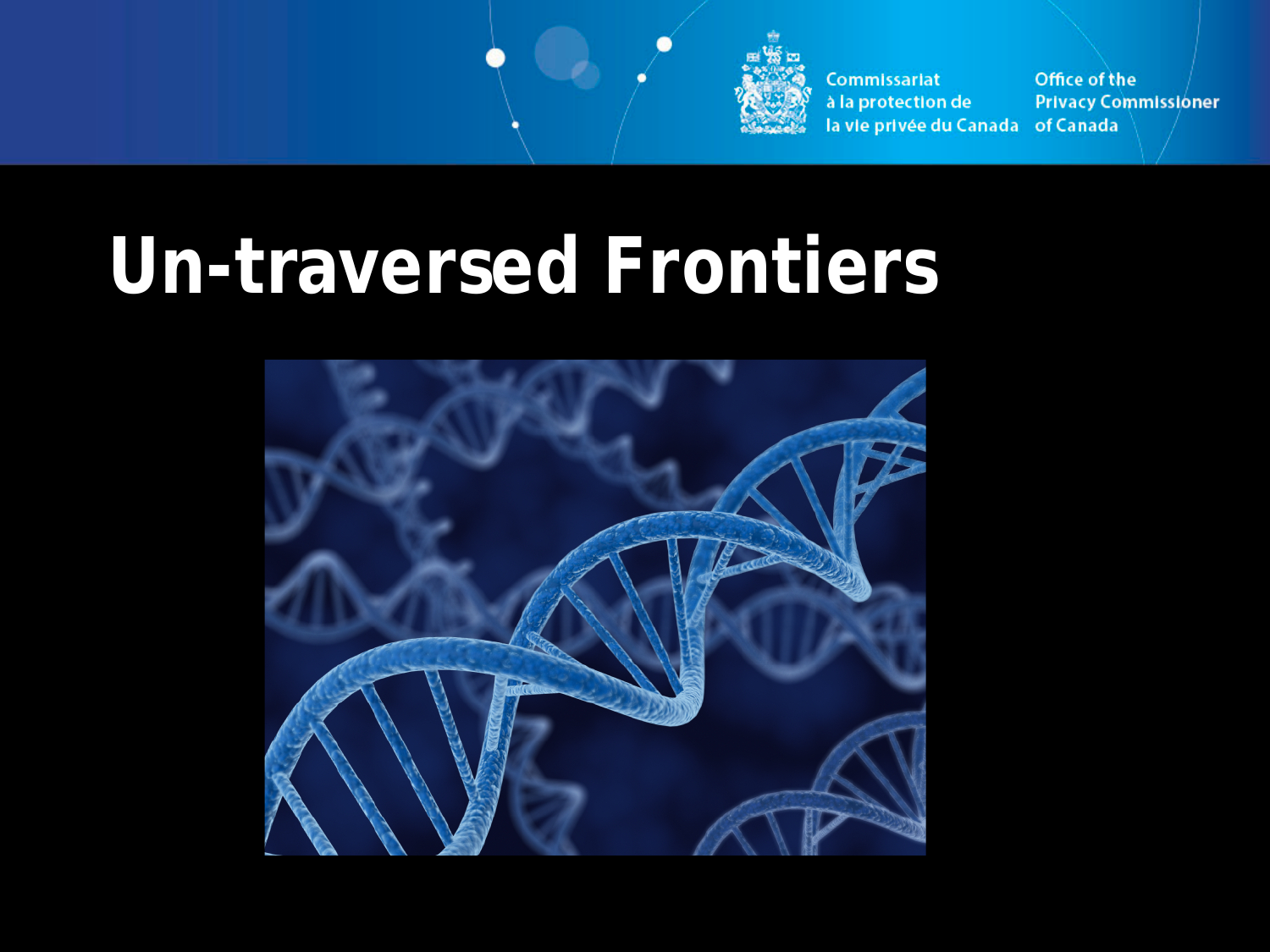

### **Privacy Paradox # 1**

Restricted number of autosomal markers less privacy intrusive when running the search, but also less effective by returning a very large number of partial matches. Using additional markers in the up-front screening process, might help weed out false leads and reduce needless disruption and angst among families, but might potentially be or become more revealing depending on how the technology evolves.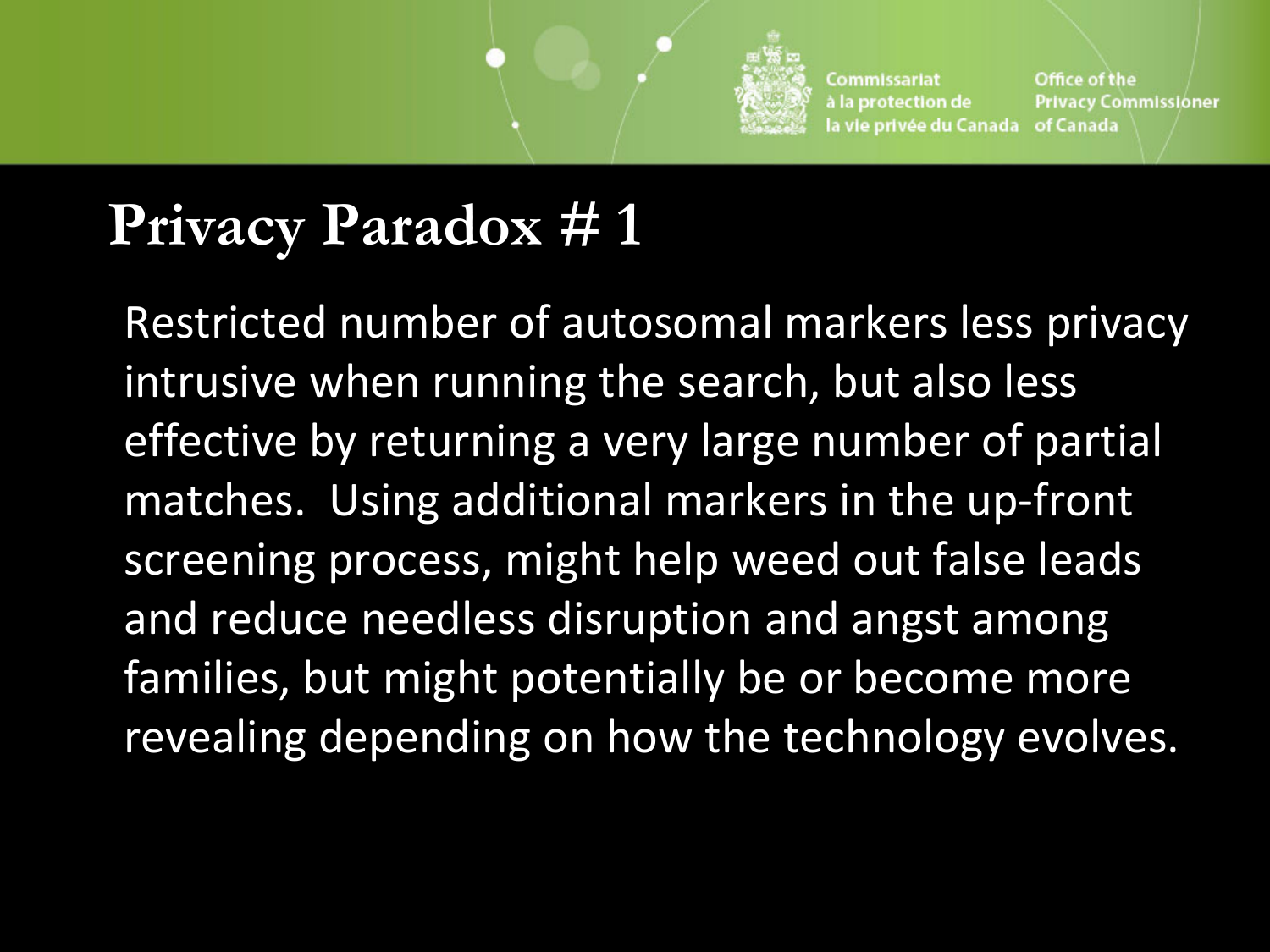

#### **Privacy Paradox # 2**

At initial stage, familial searching could be restricted to X number of autosomal markers for purpose of creating a first candidate list; subsequent testing using additional markers could be reserved for purposes of confirming only and winnowing down the first list. While more privacy protective up front, also creates an incentive to keep original DNA samples indefinitely, essentially retaining a far greater amount of highly sensitive personal information.